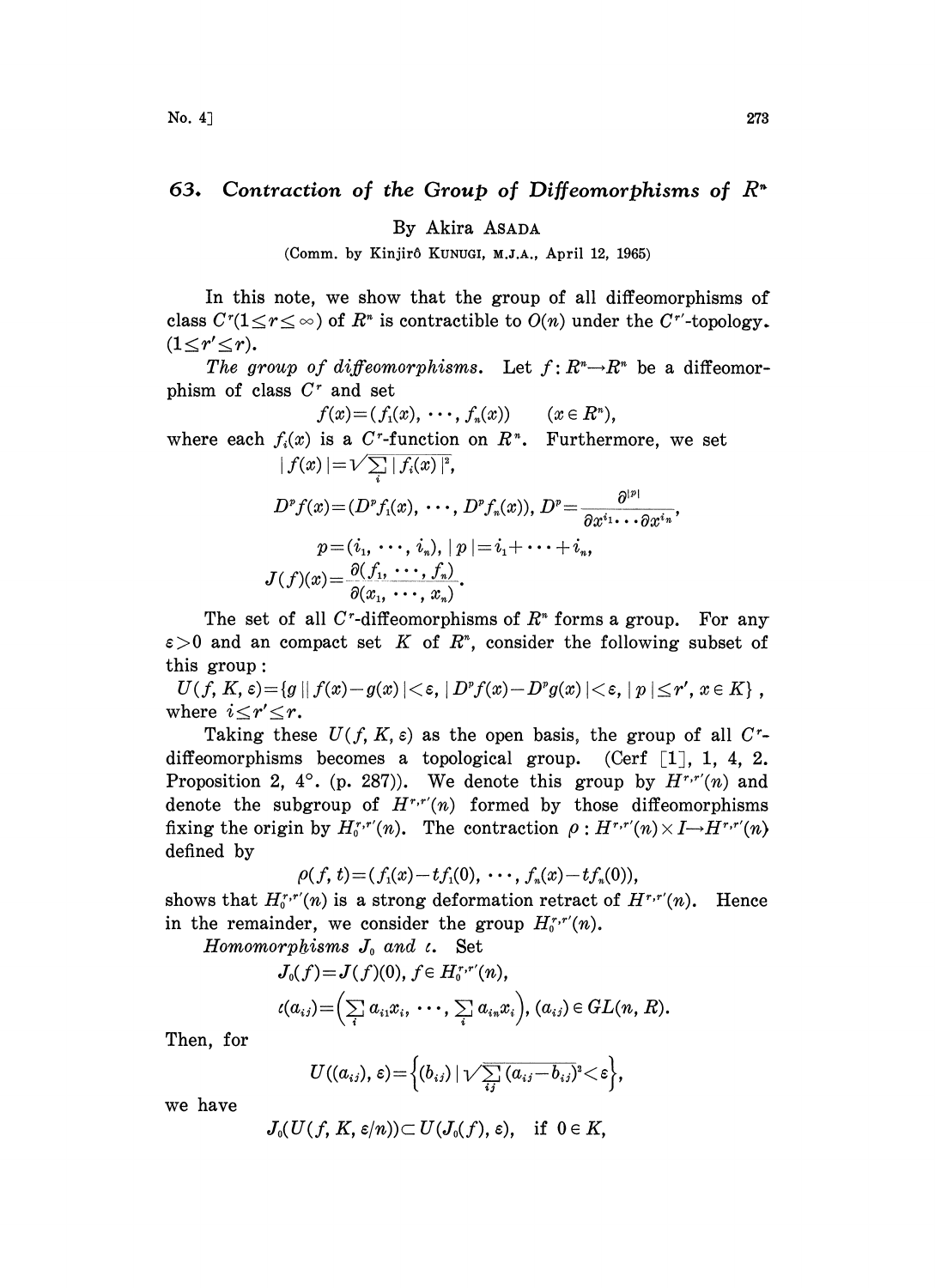274 A. ASADA [Vol. 41,

$$
(U(a_{ij}), \varepsilon/M)) \subset U(\iota(a_{ij}), K, \varepsilon), \quad \text{if} \ \ M = \max_{x \in K} \|x\|.
$$

Therefore the maps  $J_0: H_0^{r,r}(n) \rightarrow GL(n, R)$  and  $\iota: GL(n, R) \rightarrow H_0^{r,r}(n)$ are both continuous. We note that  $J_0$  is not continuous if we use the compact open topology.

Cleary,  $\iota$  is an into isomorphism and its image is a closed subgroup of  $H_0^{r,r'}(n)$ . Hence we identify  $\iota(GL(n,R))$  with  $GL(n,R)$ .  $J_0$  is the identity map of  $GL(n, R)$ .

Lemma 1. Let h be a C<sup>r</sup>-function on  $R<sup>n</sup>$  with  $h(0)=0$ , and set  $0 < t < 1$ .

$$
h(x, t) = t^{-1}h(tx_1, \cdots, tx_n),
$$
  

$$
h(x, 0) = \sum_i \frac{\partial h}{\partial x_i}(0)x_i,
$$

then  $h(x, t)$  and  $D^h(x, t)(|p| \leq r)$  are continuous as the functions on  $R^n\!\times\!I$ .

Proof. If  $t\neq 0$ , the continuity follows from the definition. As  $h(0)=0$ , we have by the theorem of mean value.

$$
h(x, t)=\sum_{i=1}\frac{\partial h}{\partial x_i}(\theta tx)x_i, \quad 0<\theta<1.
$$

As each  $\partial h/\partial x_i$  is continuous, setting

$$
\rho_{i,\,t}(x)\!=\!\max_{0\leq s\leq t}\left|\frac{\partial h}{\partial x_i}(sx)-\frac{\partial h}{\partial x_i}(0)\right|,
$$

 $\rho_{i,t}(x)$  is continuous in t and tends to 0 if t tends to 0. This proves the continuity of h at  $t=0$ , because we get

 $|h(x, t)-h(x, 0)| \leq \sum_{i} \rho_{i,t}(x)|x_i|.$ 

The continuity of  $D^{\nu}h(x, t)$  follows from the following equality: ( 1 )  $D^{\nu}(h(x, t)) = t^{|\nu|-1}(D^{\nu}h)(tx_1, \cdots, tx_n).$ 

 $D^{c}(h(x, t)) = t^{(c-1)}(D^{c}h)(tx_{1}, \dots, tx_{n}).$ <br>Definition 1. For  $f \in H_{0}^{r,r'}(n)$ , define  $f_{t}: R^{n} \rightarrow R^{n}$  by  $f_{t}(x) = t^{-1}f(tx)$  $f_t(x)=t^{-1}f(tx)$  $=(t^{-1}f_1(tx_1, \cdots, tx_n), \cdots, t^{-1}f_n(tx_1, \cdots, tx_n)), \quad 0 < t \leq 1.$  $f_0(x) = J_0(f)(x) = \left(\sum_i \frac{\partial f_1}{\partial x_i}(0)x_i, \dots, \sum_i \frac{\partial f_n}{\partial x_i}(0)x_i\right).$ 

Lemma 2.  $f_t$  has following properties:

- (i)  $f_i = f$  and  $f_0 \in (GL(n, R))$ .
- (ii) The correspondence  $f \rightarrow f_t$  is a homomorphism for all t.
- (iii) Each  $f_t$  belongs to  $H_0^{r,r}(n)$ .
- (iv) As the maps of  $R^n \times I$  to  $R^n$ , the maps  $g, h_n: R^n \times I \rightarrow R^n$ defined by  $g(x, t)=g_t(x)$  and  $h<sub>v</sub>(x, t)=(D<sup>v</sup>f<sub>t</sub>)(x)$  are all continuous for  $|p| \leq r$ .

(v) If f belongs to 
$$
\ell(GL(n, R))
$$
 then  $f_t = f$  for all t.

Proof. (i) follows from the definition, and (ii) follows from

(2) 
$$
f_t g_t(x) = t^{-1} f(t(t^{-1}g(tx))) = t^{-1} f(g(tx)) = (fg)_t(x).
$$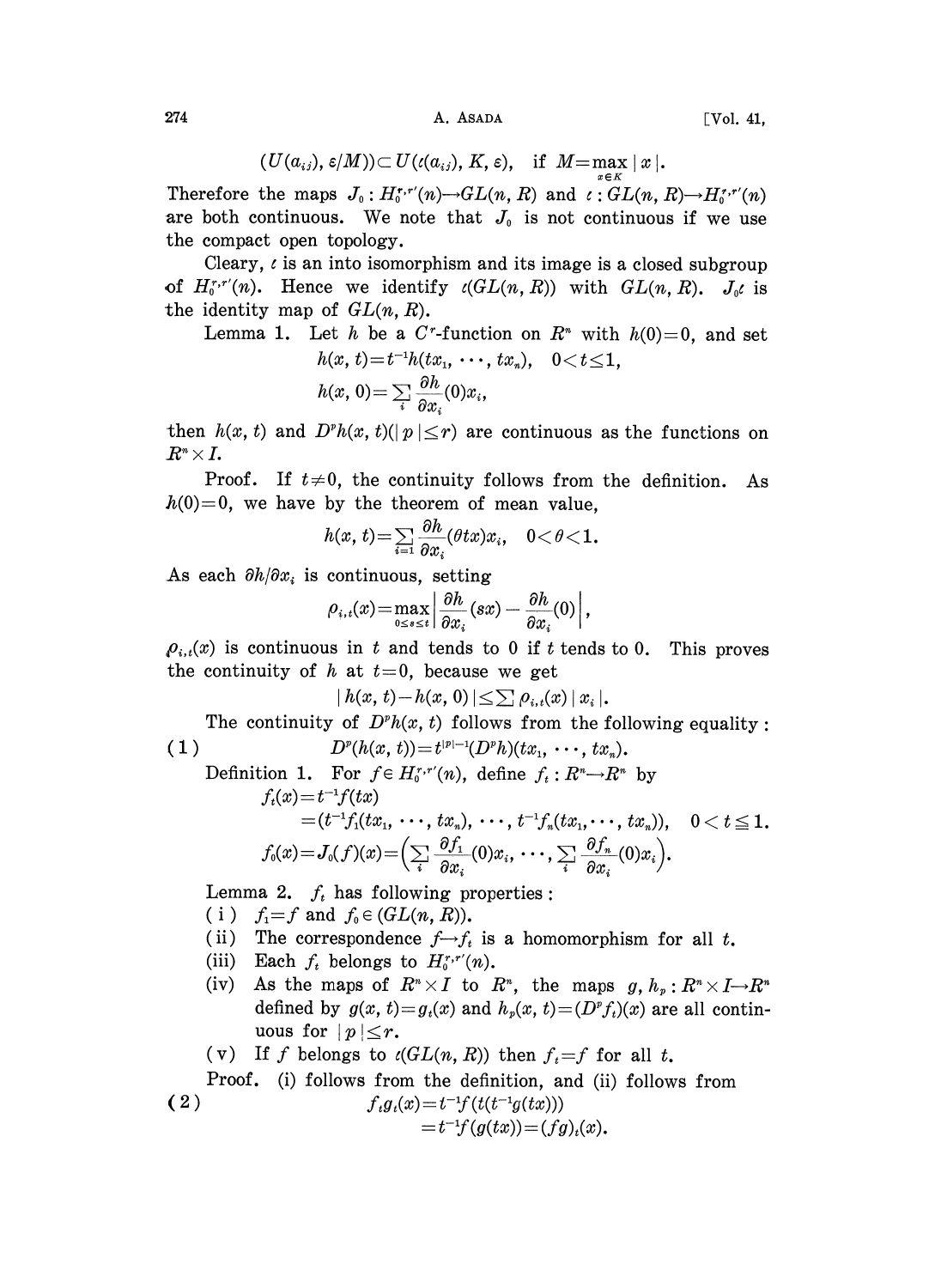By (2),  $f_t f_t^{-1}(x) = x$ , hence  $f_t$  is a homeomorphism of  $R^*$ , and as we get

$$
J(f_t)(x) = J(f)(tx),
$$

for all  $t$  (containing  $t=0$ ), we obtain (iii).

(iv) follows from lemma 1. (v) is clear by the definition.

Define the map  $\varPhi: H_0^{r,r'}(n)\times I{\longrightarrow} H_0^{r,r'}(n)$  by  $\varPhi(f,\,t){=}f_t.$ 

$$
\varPhi(f,t)=f_t.
$$

By (i) and (v) of lemma 2, we obtain

(3)  $\Phi(f, 1)=f, \Phi(f, 0) \in \iota(GL(n, R)),$ 

(4)  $\Phi(f, t)=f$ , for all t, if  $f \in \iota(GL(n, R))$ .

Continuity of  $\Phi$ . Let K be an arbitrary compact set in  $R^n$  and set  $M=\max_{x\in K}|x|$ . Furthermore, set

$$
\hat{K}\mathbf{=}\mathop{\cup}\limits_{0\leq t\leq 1}tK_{\bullet}
$$

Then since  $\hat{K}$  is a continuous image of the compact set  $K \times I$ ,  $\hat{K}$  is compact.

Lemma 3. If g belongs to  $U(f, K, \varepsilon)$ , then we have (5)  $|D^{\nu}f_i(x)-D^{\nu}g_i(x)|<\varepsilon$ , if  $x \in K, p \leq r'$ ,

( 6 )  $|f_t(x)-g_t(x)| < n\sqrt{n}M$ , if  $x \in K$ ,

for all t  $(0 \le t \le 1)$ .

Proof. By (1), we get

$$
\begin{aligned} \mid D^pf_{i,t}(x) & -D^pg_{i,t}(x)\mid \\ & = t^{|p|-1} \, |\, (D^pf_i)(tx) - (D^rg_i)(tx)\mid \\ & \leq |\, (D^pf_i)(y) - (D^rg_i)(y)\,| \, ,\end{aligned}
$$

where  $x \in K$  and  $y = tx \in K$ . Hence we obtain (5).

By the mean value theorem, we have

$$
\begin{aligned} |f_{i,i}(x)-g_{i,i}(x)|=&\left|\sum_j\frac{\partial}{\partial x_j}(f_i-g_i)(\theta tx)x_j\right|\\&\leq \sum_j\left|\frac{\partial f_i}{\partial x_j}(\theta tx)-\frac{\partial g_i}{\partial x_j}(\theta tx)\right||x_j|\\&\leq nM\varepsilon,\qquad \qquad 0<\theta<1,\,x\in K.\end{aligned}
$$

Therefore we get (6).

Lemma 4.  $\Phi$  is continuous.

Proof. As  $f_t$  and  $D^{\nu}f_t$  are continuous on  $R^{\nu} \times I$ , we can choose for any compact set K,  $t_0 \in I$  and  $\varepsilon' > 0$ , a positive number  $\alpha$  satisfying (7)  $f_t \in U(f_{t_0}, \hat{K}, \varepsilon'), \text{ if } |t-t_0| < 2\alpha.$ 

In (7), we take  $\varepsilon'$  to be smaller than min.  $(\varepsilon/2n\sqrt{n}M, \varepsilon/2)$  for given  $\varepsilon$ . Then if g belongs to  $U(f, \hat{K}, \varepsilon')$ , it follows from lemma 3 and (5) that

$$
\begin{aligned} &|f_{t_0}(x)\!-\!g_t(x)|\\ &\leq&|f_{t_0}(x)\!-\!f_t(x)|\!+\!|f_t(x)\!-\!g_t(x)|\\ &\leq&\epsilon' +n\sqrt{n}M\varepsilon'\!<&\!\varepsilon,\qquad x\in K,\,|\,t\!-\!t_0|\!<\!\alpha,\end{aligned}
$$

and